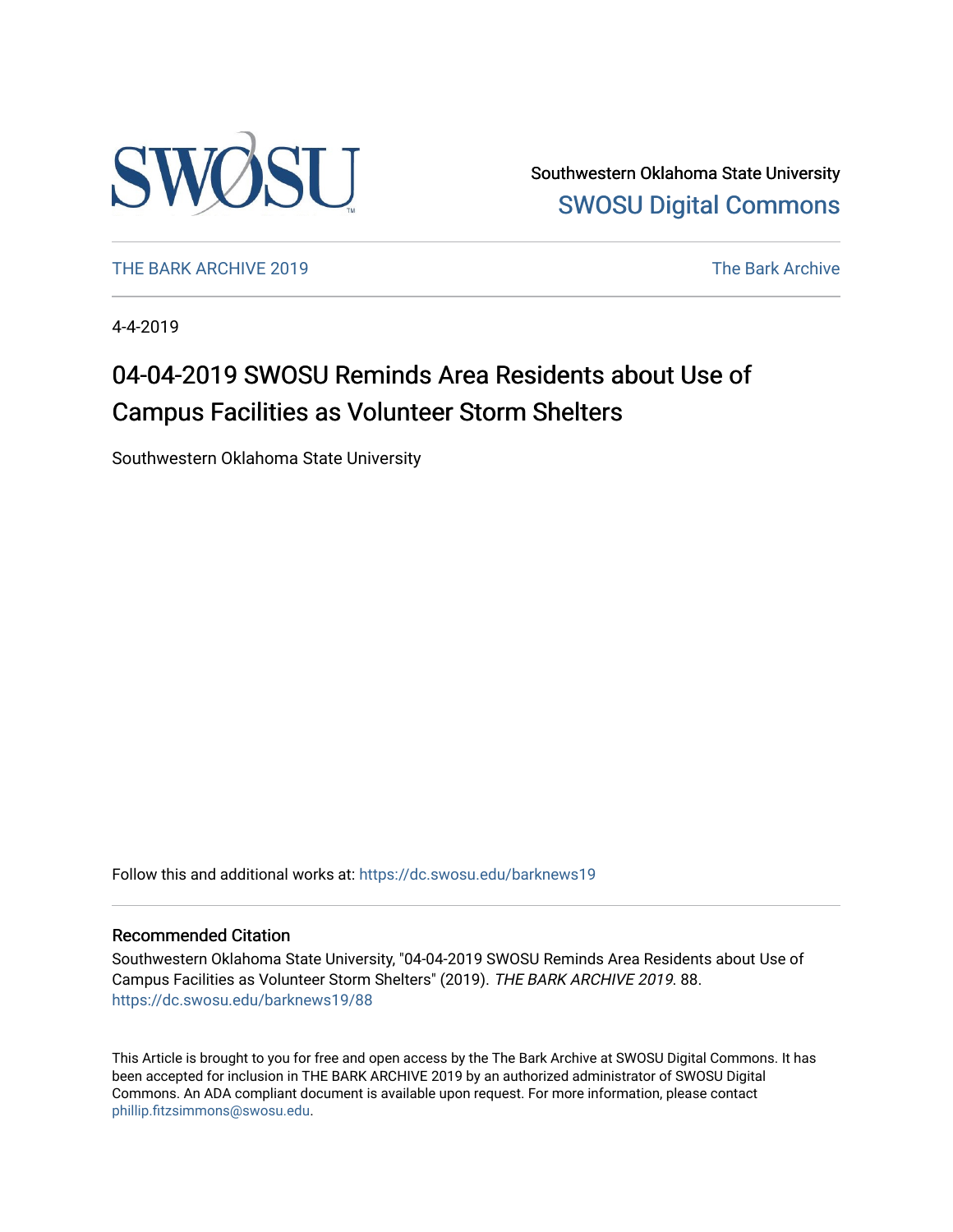

4 April, 2019

# **SWOSU Reminds Area Residents about Use of Campus Facilities as Volunteer Storm Shelters**

When tornadic/stormy conditions exist, Southwestern Oklahoma State University reminds Weatherford residents to plan to seek shelter at home or in a personal shelter.

SWOSU has nearly 5,000 students on campus, and in the Weatherford area during most times of the year, its facilities cannot serve as volunteer storm shelters.

"Our severe weather shelter plans are in place to ensure the safety and security of our students, faculty and staff, a portion of which are working or living on campus 24-hours a day," said Kendra Brown, director of public safety at SWOSU.

During a recent storm in Weatherford, two areas—basement of the Al Harris Library and Old Science Building—were heavily packed with people. Some residents brought animals, which resulted in some problems. SWOSU officials remind people who utilize the shelters that pets—unless they are service animals—are not allowed.

Brown said the recent experience led to a realization by administrators that the university should clarify its shelter policy to the public, as offering volunteer shelters could lead to a number of challenges.

"People could get to campus and be unable to access campus shelters because they are full or not open if a storm occurs outside of normal business hours, and they could put their lives at risk by getting into their vehicles and traveling to campus. We feel we are better serving our community by encouraging residents to plan where they will seek shelter now," Brown said.

The university does have designated primary and alternate shelter areas for students, faculty and staff to utilize during severe weather, as well as plans to open specific shelters for on-campus residents should a storm occur outside of normal business hours.

Additional information about shelters is available at: http://www.swosu.edu/administration/police/what-to-do/tornado.aspx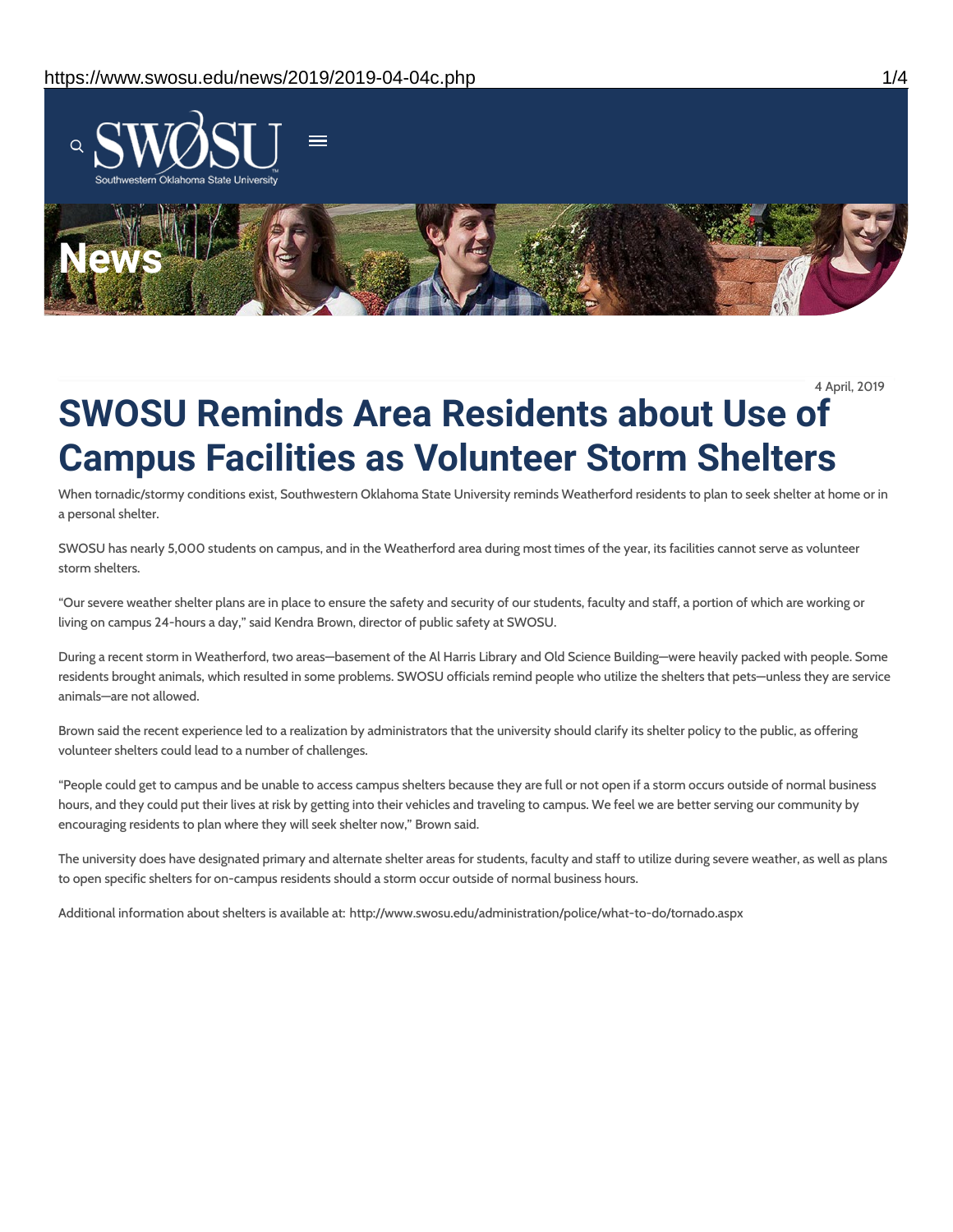| D |
|---|
| D |
| D |
| D |
| D |
| D |
| D |
| D |
| D |
|   |

## **Archive Links**  $2018$  $2019$ [2020](https://www.swosu.edu/news/2020/index.php)  $\bullet$ [Archive](https://dc.swosu.edu/bark/) **Archive Archive Archive Archive Archive** Archive Archive Archive Archive Archive Archive Archive Archive



### Weatherford Campus

100 Campus Drive Weatherford, OK 73096

### Sayre Campus

409 E Mississippi Ave Sayre, OK 73662

Connect to Us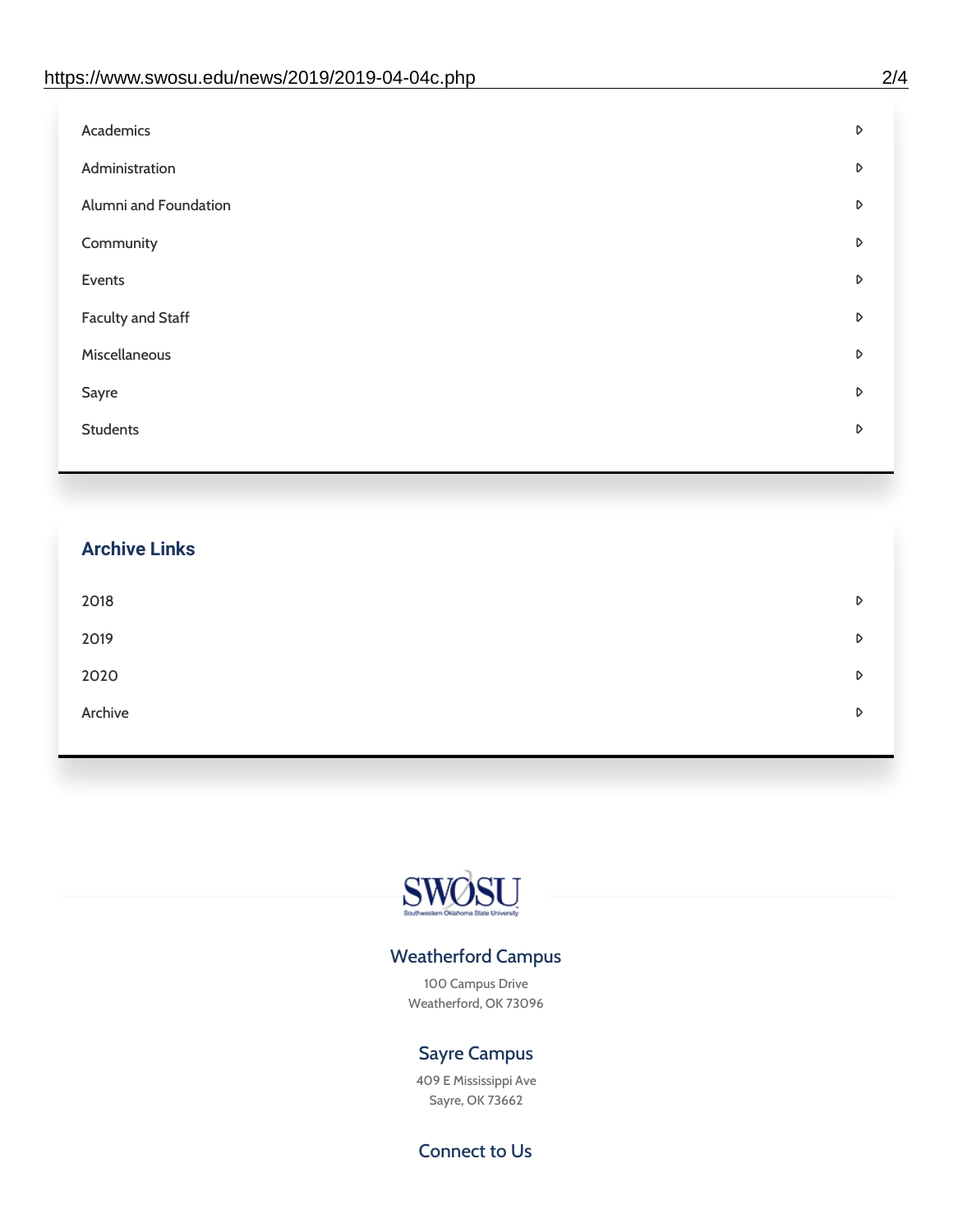千岁回调

Contact [Information](https://www.swosu.edu/about/contact.php) [University/Facility](https://www.swosu.edu/about/operating-hours.php) Hours [Campus](https://map.concept3d.com/?id=768#!ct/10964,10214,10213,10212,10205,10204,10203,10202,10136,10129,10128,0,31226,10130,10201,10641,0) Map

Give to [SWOSU](https://standingfirmly.com/donate)

Shop [SWOSU](https://shopswosu.merchorders.com/)



**[Directory](https://www.swosu.edu/directory/index.php)** 

[Calendar](https://eventpublisher.dudesolutions.com/swosu/)

[Apply](https://www.swosu.edu/admissions/apply-to-swosu.php)

[GoSWOSU](https://qlsso.quicklaunchsso.com/home/1267)

[Jobs@SWOSU](https://swosu.csod.com/ux/ats/careersite/1/home?c=swosu)



Current [Students](https://bulldog.swosu.edu/index.php)

[Faculty](https://bulldog.swosu.edu/faculty-staff/index.php) and Staff

**Enrollment Management** [580.774.3782](tel:5807743782)

> **PR/Marketing** [580.774.3063](tel:5807743063)

**Campus Police** [580.774.3111](tel:5807743111)